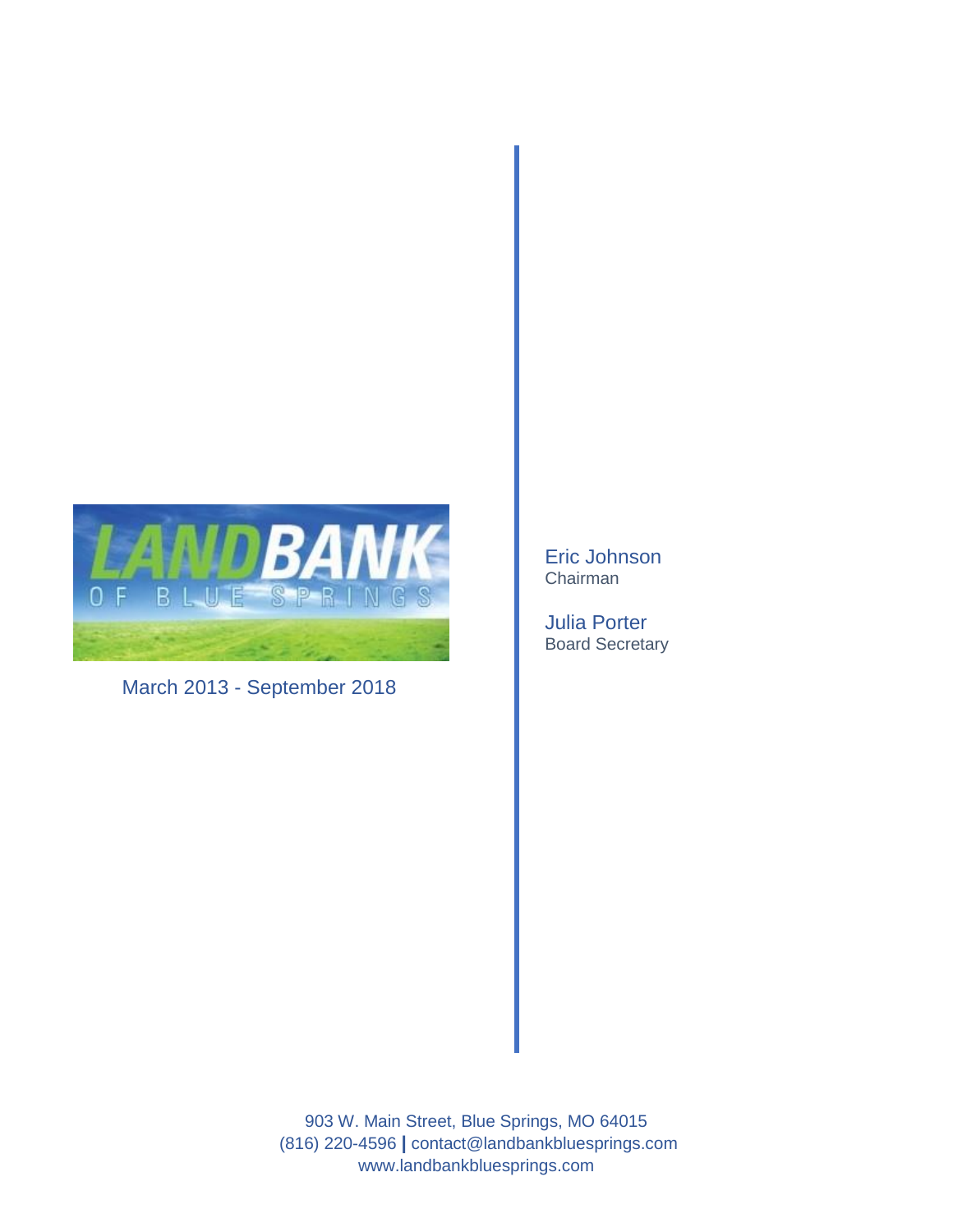# TABLE OF CONTENTS

| SOUTH AREA SEWER NEIGHBORHOOD IMPROVEMENT DISTRICT  3 |  |
|-------------------------------------------------------|--|
|                                                       |  |
|                                                       |  |
|                                                       |  |
|                                                       |  |
|                                                       |  |
|                                                       |  |
|                                                       |  |
|                                                       |  |
|                                                       |  |
|                                                       |  |
|                                                       |  |
|                                                       |  |
|                                                       |  |
|                                                       |  |
|                                                       |  |
|                                                       |  |
|                                                       |  |
|                                                       |  |
|                                                       |  |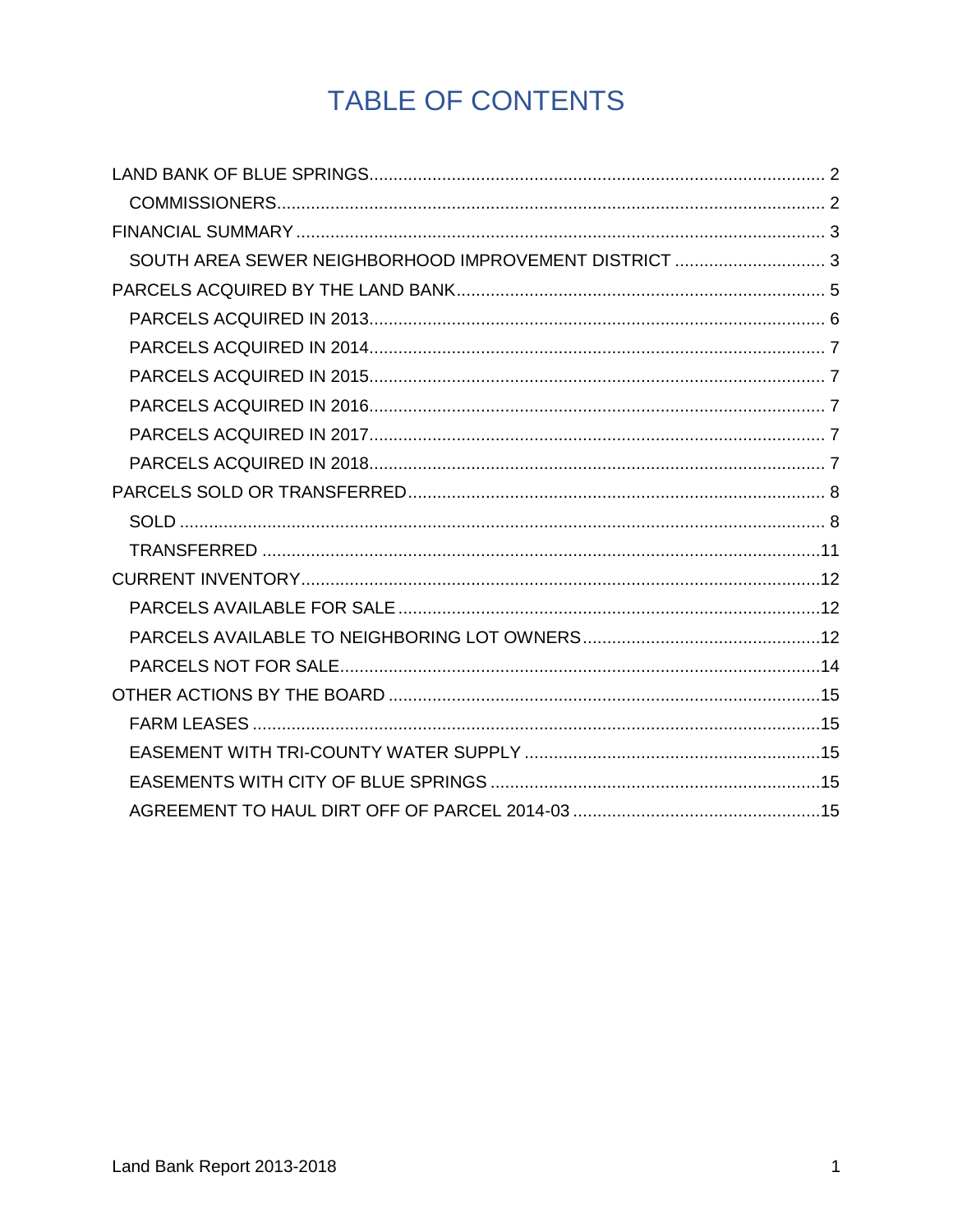## <span id="page-2-0"></span>LAND BANK OF BLUE SPRINGS

The purpose of the Land Bank of Blue Springs is to return non-revenue-generating and non-taxproducing land to usefulness. The land bank agency is composed of a Board of Commissioners consisting of 5 members, all of whom are residents of Blue Springs. Three commissioners are appointed by the Mayor of Blue Springs, one commissioner is appointed by Jackson County, and the other commissioner is appointed by the School District.

Missouri Land Bank Legislation, which became effective August 28, 2012, authorized any municipality located within a county that had a land trust operating on January 1, 2012, to create a land bank agency. That legislation also provided that any property owned by the county's land trust would be transferred to the newly created land bank agency as soon as possible after its formation.

On March 4, 2013, the City of Blue Springs passed Ordinance No. 4429 creating the Land Bank of Blue Springs. Properties in Blue Springs held by the Jackson County Land Trust due to nonpayment of back taxes were transferred to the Land Bank of Blue Springs. All properties sold for back taxes where the bid was not sufficient to pay the judgment are transferred to the Land Bank rather than the Jackson County Land Trust.

The Board adopted Policies and Procedures for the Acquisition and Disposal of properties. These guidelines are used to determine which properties are offered for sale, the requirements for offers and how offers are evaluated.

This report includes a summary of the actions taken by the Land Bank of Blue Springs since its creation in 2013 through September 30, 2018.

#### <span id="page-2-1"></span>**COMMISSIONERS**

#### **SCHOOL DISTRICT APPOINTEES:**

**Randy Castle,** May 2013 – December 2013 **Bill Cowling,** December 2013 – August 2018 **Kirk Sampson,** August 2018 – Present

#### **COUNTY APPOINTEES:**

**Janet Rogers,** May 2013 – January 2016, **Treasurer:** July 2013 – January 2016 **James Fairbanks,** January 2017 - Present

#### **MAYORAL APPOINTEES:**

**Eric Johnson,** May 2013 – Present, **Chair:** July 2013 - Present **Cindy Hood,** May 2013 – May 2016, **Vice Chair:** July 2013 – May 2016 **James (Jim) May,** May 2013 – Present **Tracy White-Baldridge,** May 2016 - Present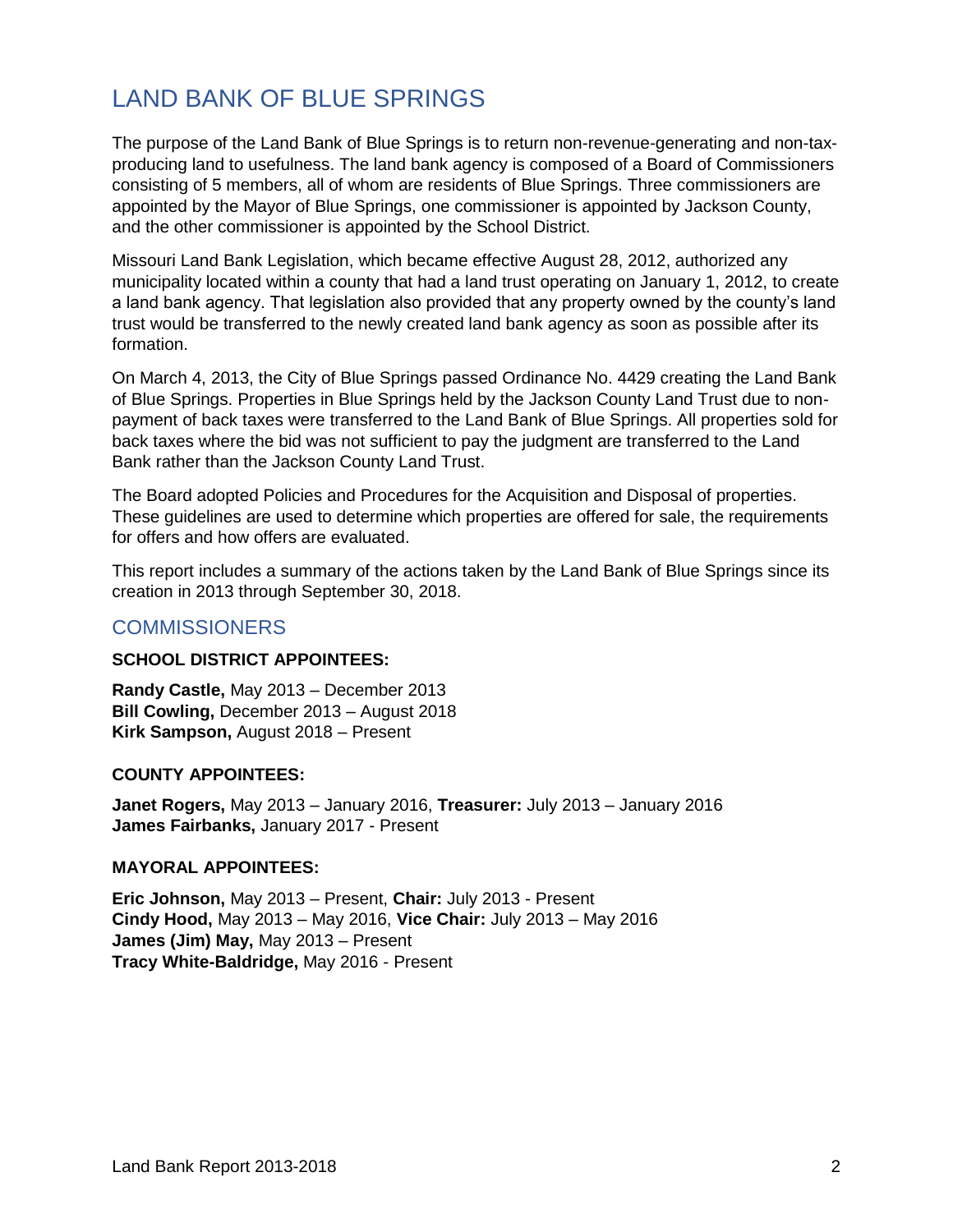## <span id="page-3-0"></span>FINANCIAL SUMMARY

| <b>Statement of Changes in Net Position</b><br><b>Blue Springs Land Bank Trust Agency -</b> |    |           |           |           |           |           |           |               |
|---------------------------------------------------------------------------------------------|----|-----------|-----------|-----------|-----------|-----------|-----------|---------------|
| <b>Additions</b>                                                                            |    | 2018      | 2017      | 2016      | 2015      | 2014      | 2013      | Total         |
| Property taxes                                                                              | \$ | 78,820    | \$74,986  | \$        | \$.       | \$.       |           | 153,806<br>\$ |
| Contributions and donations                                                                 |    |           |           |           |           |           |           |               |
| from private sources                                                                        |    | 93,731    | 224,676   |           | 56,658    | 45,396    | 197,571   | 618,032       |
| Gain on sale of capital assets                                                              |    |           |           | 330,234   |           |           |           | 330,234       |
| Interest income                                                                             |    | 993       | 389       |           |           |           |           | 1,382         |
| Other income                                                                                |    | 7,220     |           |           | 1,087     | 1,225     |           | 9,532         |
| <b>Total additions</b>                                                                      |    | 180,764   | 300,051   | 330,234   | 57,745    | 46,621    | 197,571   | 1,112,986     |
|                                                                                             |    |           |           |           |           |           |           |               |
| <b>Deductions</b>                                                                           |    |           |           |           |           |           |           |               |
| Administrative expenses                                                                     |    | 4,769     | 4,768     | 630       |           | 284       |           | 10,451        |
| Remittance of special                                                                       |    |           |           |           |           |           |           |               |
| assessment collections to                                                                   |    | 74,513    | 70,783    | 349,039   |           |           |           | 494,335       |
| Loss on sale of capital assets                                                              |    | 133,214   | 9         |           |           | 35,615    |           | 168,838       |
| <b>Total deductions</b>                                                                     |    | 212,496   | 75,560    | 349,669   |           | 35,899    |           | 673,624       |
|                                                                                             |    |           |           |           |           |           |           |               |
| Change in net position                                                                      |    | (31, 732) | 224,491   | (19, 435) | 57,745    | 10,722    | 197,571   | 439,362       |
|                                                                                             |    |           |           |           |           |           |           |               |
| Net position, beginning                                                                     |    | 471,094   | 246,603   | 266,038   | 208,293   | 197,571   |           |               |
|                                                                                             |    |           |           |           |           |           |           |               |
| Net position, ending                                                                        |    | 439,362   | \$471,094 | \$246,603 | \$266,038 | \$208,293 | \$197,571 | \$439,362     |
|                                                                                             |    |           |           |           |           |           |           |               |

The Land Bank is audited as part of the City's annual audit and is reported as a Trust Fund within the City's financial statements. Each year, a budget is prepared and presented to the Board for adoption. Throughout the year, quarterly financial statements are reviewed by the Board and included on the meeting agendas for discussion.

Properties that are transferred to the Land Bank from Jackson County are recorded at the market value the county has listed at the time of the transfer. The gain or loss on sale of property is calculated as the difference between the property's sales price and the market value of the property as determined by the county.

### <span id="page-3-1"></span>SOUTH AREA SEWER NEIGHBORHOOD IMPROVEMENT DISTRICT

The Land Bank of Blue Springs has acquired a total of 14 properties in the boundary of the South Area Sewer Neighborhood Improvement District (NID), totaling approximately 430 acres.

The NID was formed after the annexation of approximately 1,500 acres of undeveloped property into the corporate limits of the City of Blue Springs. The purpose of the NID is to provide funding to build sewer infrastructure that would enable the area to be developed. The City issued 20 year NID Bonds in 2009 to be repaid through special assessments on the properties. Growth and development in the NID decreased significantly when the recession started in 2008. In some cases, the taxes and NID special assessments went unpaid and the properties were transferred to the Land Bank.

The proceeds of sales of property located within the Neighborhood Improvement District are transferred to the City's Sewer Fund to cover special assessments previously not collected on the property.

The total unpaid NID assessments on property held by the Land Bank as of September 30, 2018, are \$2,819,133.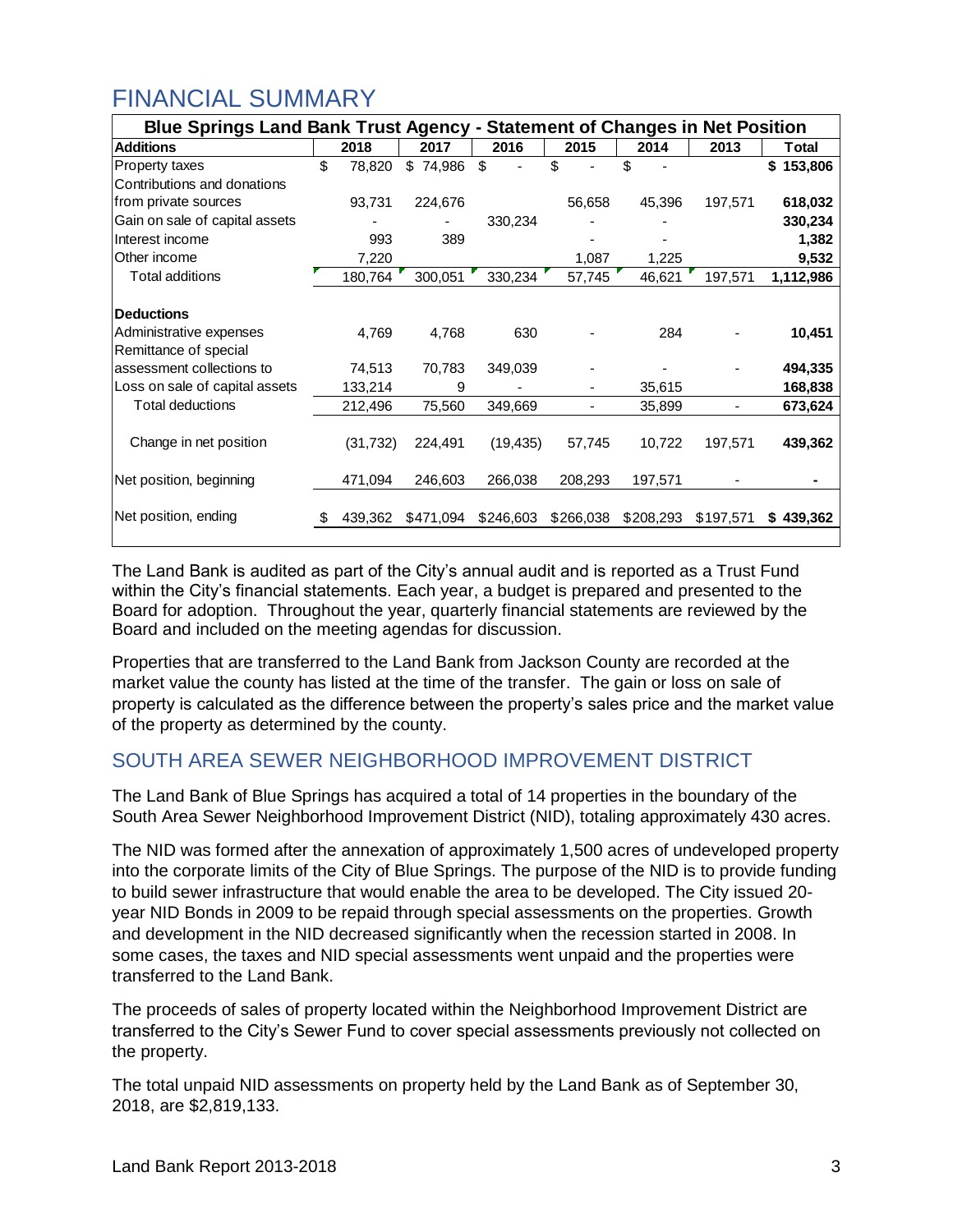

Land Bank Report 2013-2018 4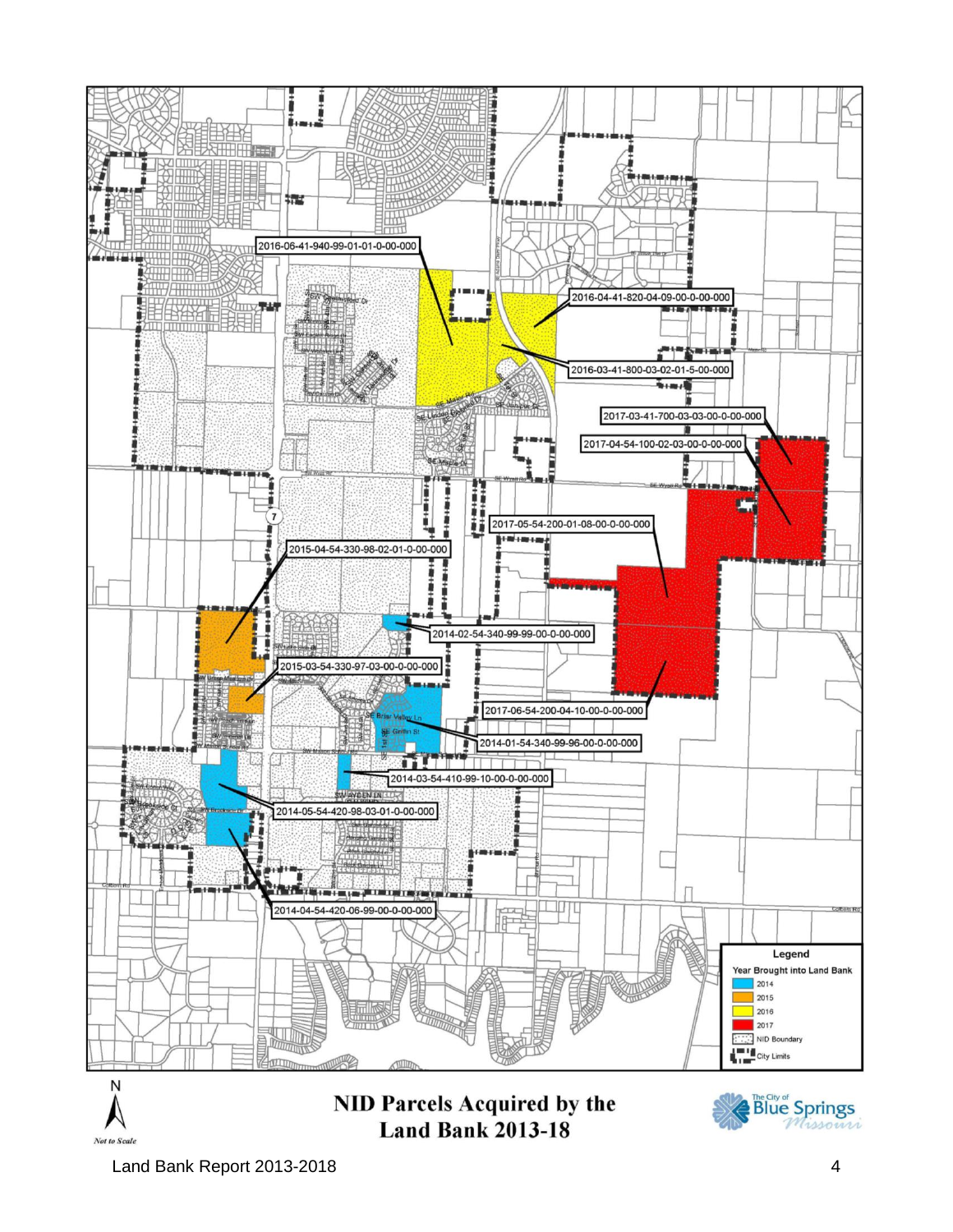## <span id="page-5-0"></span>PARCELS ACQUIRED BY THE LAND BANK

The Land Bank has acquired a total of 58 properties that encompass approximately 444 acres since its creation five years ago.

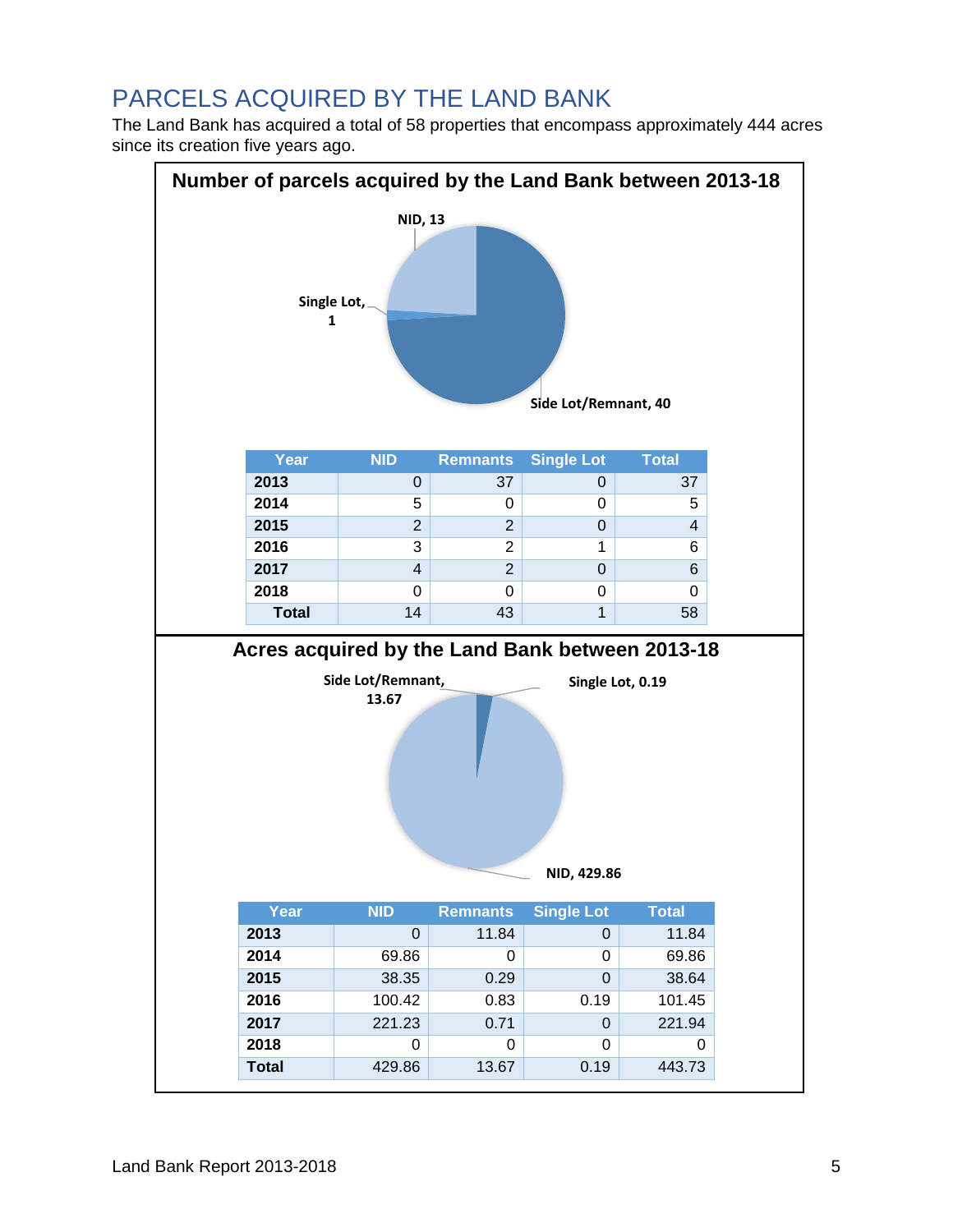### <span id="page-6-0"></span>PARCELS ACQUIRED IN 2013

| <b>Land Bank Parcel Number</b>     | <b>Area</b>                        | <b>Size</b>   |
|------------------------------------|------------------------------------|---------------|
| 2013-01-35-140-11-02-01-0-00-000** | Heatherwood                        | 3,521 Sq. Ft  |
| 2013-02-35-230-03-64-00-0-00-000** | <b>Sunny Pointe</b>                | 5,554 Sq. Ft  |
| 2013-03-35-410-11-04-00-0-00-000** | Nantucket                          | 16,141 Sq. Ft |
| 2013-04-35-430-03-39-00-0-00-000** | Kingsridge West                    | 9,296 Sq. Ft  |
| 2013-05-35-430-03-40-00-0-00-000*  | Kingsridge West                    | 5,936 Sq. Ft  |
| 2013-06-35-440-05-42-00-0-00-000** | <b>Creek Side Estates</b>          | 1.01 Acres    |
| 2013-07-35-510-06-12-01-0-00-000** | <b>Blue Springs Ford, 1st Plat</b> | 10,445 Sq. Ft |
| 2013-08-35-540-01-01-01-0-00-000** | Kingsridge                         | 10,315 Sq. Ft |
| 2013-09-35-610-04-68-00-0-00-000   | <b>Weatherstone West</b>           | 8,223 Sq. Ft  |
| 2013-10-35-610-07-12-00-0-00-000   | Weatherstone Village               | 5,409 Sq. Ft  |
| 2013-11-35-620-05-01-03-0-00-000   | <b>Stonecrest</b>                  | 1,623 Sq. Ft  |
| 2013-12-35-630-01-58-03-0-00-000** | Jefferson Plaza West               | 4,921 Sq. Ft  |
| 2013-13-35-630-05-11-00-0-00-000** | Vesper Vale                        | 8,812 Sq. Ft  |
| 2013-14-35-630-09-06-01-0-00-000** | <b>Fountain View</b>               | 1,430 Sq. Ft  |
| 2013-15-35-710-19-13-00-0-00-000** | Stanley's Sub                      | 2,310 Sq. Ft  |
| 2013-16-35-720-08-98-02-0-00-000   | <b>Visa Estates</b>                | 8,943 Sq. Ft  |
| 2013-17-35-810-11-20-00-0-00-000*  | <b>Old Mill Park Annex</b>         | 120 Sq. Ft    |
| 2013-18-35-810-11-37-00-0-00-000   | Vesper Vale                        | 1,678 Sq. Ft  |
| 2013-19-35-820-20-05-00-0-00-000** | <b>Apple Valley</b>                | 9,151 Sq. Ft  |
| 2013-20-35-820-20-17-00-0-00-000** | <b>Apple Valley</b>                | 32,372 Sq. Ft |
| 2013-21-35-830-01-01-00-0-00-000** | Pinebrook                          | 8,305 Sq. Ft  |
| 2013-22-36-240-08-69-00-0-00-000** | The Moors                          | 24,085 Sq. Ft |
| 2013-23-36-320-09-78-00-0-00-000** | Sherwood Village                   | 2,766 Sq. Ft  |
| 2013-24-36-330-06-45-00-0-00-000** | Hunter's Dell East                 | 10,135 Sq. Ft |
| 2013-25-36-910-09-48-01-1-00-000** | <b>East Lakeview Annex</b>         | 10,639 Sq. Ft |
| 2013-26-36-940-09-03-00-0-00-000   | <b>Boardwalk Center</b>            | 21,743 Sq. Ft |
| 2013-27-36-940-13-14-01-0-00-000** | <b>East Lakeview Annex</b>         | 6,568 Sq. Ft  |
| 2013-28-36-940-15-01-01-0-00-000** | <b>East Lakeview Annex</b>         | 2.69 Acres    |
| 2013-29-41-220-04-55-00-0-00-000** | <b>Autumn Chase</b>                | 15,091 Sq. Ft |
| 2013-30-41-220-05-24-00-0-00-000   | Autumn Chase                       | 41,729 Sq. Ft |
| 2013-31-41-220-05-32-00-0-00-000   | <b>Autumn Chase</b>                | 13,387 Sq. Ft |
| 2013-32-41-220-05-60-00-0-00-000   | Autumn Chase                       | 1.01 Acres    |
| 2013-33-41-310-18-37-02-0-00-000   | <b>Manor South</b>                 | 410 Sq. Ft    |
| 2013-34-41-340-02-11-00-0-00-000** | <b>Manor South</b>                 | 8,388 Sq. Ft  |
| 2013-35-41-340-25-33-00-0-00-000** | <b>Keystone Estates</b>            | 10,477 Sq. Ft |
| 2013-36-42-120-08-49-00-0-00-000** | <b>Plaza Estates West</b>          | 459 Sq. Ft    |
| 2013-37-42-610-03-84-01-0-00-000   | <b>Stonecreek</b>                  | 1 Sq. Ft      |
| 2013-38-42-710-02-09-01-0-00-000** | Edgewood                           | $2.11$ Acres  |

Land Bank Parcel Number refers to the year and order in which the Land Bank acquired the parcel. The first four digits are the year the parcel was received. The next two digits were assigned by the Land Bank for easier tracking. The rest of the number is the Parcel Number assigned by Jackson County.

\*Property sold before it could be transferred to the Land Bank of Blue Springs \*\*Designates Parcels that were previously held by the Jackson County Land Trust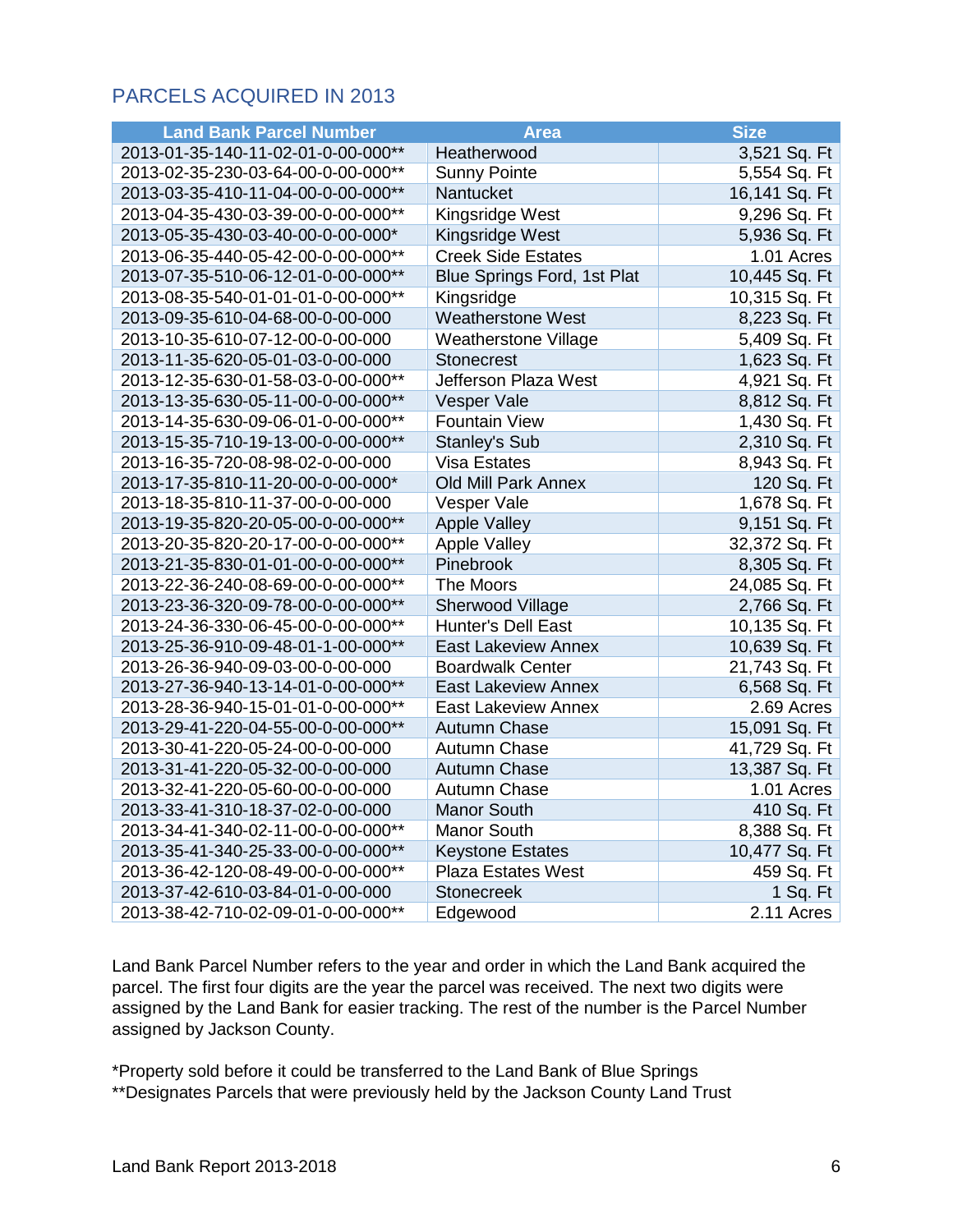### <span id="page-7-0"></span>PARCELS ACQUIRED IN 2014

| <b>Land Bank Parcel Number</b>   | <b>Area</b>          | <b>Size</b>        |
|----------------------------------|----------------------|--------------------|
| 2014-01-54-340-99-96-00-0-00-000 | <b>Chapman Farms</b> | 33.28 Acres        |
| 2014-02-54-340-99-99-00-0-00-000 | Chapman Farms        | 3.42 Acres         |
| 2014-03-54-410-99-10-00-0-00-000 | <b>Chapman Farms</b> | 3.83 Acres         |
| 2014-04-54-420-06-99-00-0-00-000 | Chapman Farms        | <b>12.14 Acres</b> |
| 2014-05-54-420-98-03-01-0-00-000 | <b>Chapman Farms</b> | <b>17.19 Acres</b> |

### <span id="page-7-1"></span>PARCELS ACQUIRED IN 2015

| <b>Land Bank Parcel Number</b>   | <b>Area</b>             | <b>Size</b>  |
|----------------------------------|-------------------------|--------------|
| 2015-01-36-130-26-04-00-0-00-000 | <b>Summerfield East</b> | 7,378 Sq. Ft |
| 2015-02-41-410-17-20-01-0-00-000 | Village Woods           | 5,266 Sq. Ft |
| 2015-03-54-330-97-03-00-0-00-000 | Chapman Farms           | 7.42 Acres   |
| 2015-04-54-330-98-02-01-0-00-000 | Chapman Farms           | 30.93 Acres  |

### <span id="page-7-2"></span>PARCELS ACQUIRED IN 2016

| <b>Land Bank Parcel Number</b>   | <b>Area</b>                        | <b>Size</b>   |
|----------------------------------|------------------------------------|---------------|
| 2016-01-35-510-05-14-00-0-00-000 | Blue Springs Hotel Group, 1st Plat | 35,786 Sq. Ft |
| 2016-02-36-910-16-27-02-0-00-000 | <b>Sunny Side Slopes</b>           | 466 Sq. Ft    |
| 2016-03-41-800-03-02-01-5-00-000 | <b>Chapman Farms</b>               | 13.59 Acres   |
| 2016-04-41-820-04-09-00-0-00-000 | <b>Chapman Farms</b>               | 26.04 Acres   |
| 2016-05-41-920-07-40-00-0-00-000 | Southgate Hills                    | 8,489 Sq. Ft  |
| 2016-06-41-940-99-01-01-0-00-000 | <b>Chapman Farms</b>               | 60.79 Acres   |

### <span id="page-7-3"></span>PARCELS ACQUIRED IN 2017

| <b>Land Bank Parcel Number</b>   | <b>Area</b>           | <b>Size</b>   |
|----------------------------------|-----------------------|---------------|
| 2017-01-35-610-03-17-00-0-00-000 | Weatherstone          | 436 Sq. Ft    |
| 2017-02-36-340-15-25-00-0-00-000 | <b>Brittany Place</b> | 30,492 Sq. Ft |
| 2017-03-41-700-03-03-00-0-00-000 | <b>Chapman Farms</b>  | 29.63 Acres   |
| 2017-04-54-100-02-03-00-0-00-000 | <b>Chapman Farms</b>  | 38.73 Acres   |
| 2017-05-54-200-01-08-00-0-00-000 | <b>Chapman Farms</b>  | 94.59 Acres   |
| 2017-06-54-200-04-10-00-0-00-000 | <b>Chapman Farms</b>  | 58.28 Acres   |

### <span id="page-7-4"></span>PARCELS ACQUIRED IN 2018

No parcels were acquired by the Land Bank in 2018.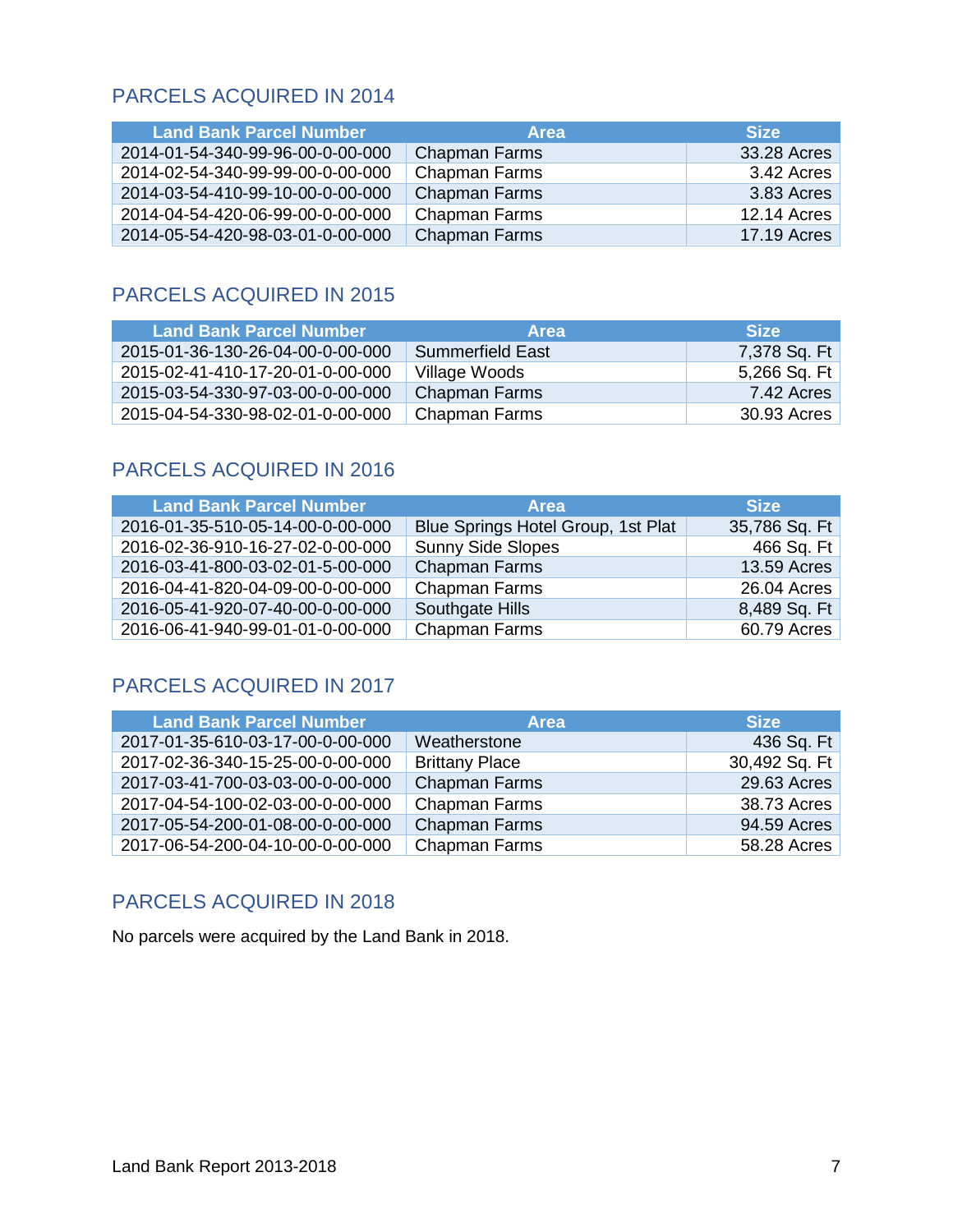## <span id="page-8-1"></span><span id="page-8-0"></span>PARCELS SOLD OR TRANSFERRED **SOLD**

The Land Bank of Blue Springs has sold ten properties since its creation in 2013. Below is a summary of each property sold:

| <b>Land Bank Parcel Number</b>                                       | <b>Purchaser</b>                         | Size/<br><b>Price per Acre</b> | <b>Purchase</b><br><b>Price</b> |
|----------------------------------------------------------------------|------------------------------------------|--------------------------------|---------------------------------|
| 2013-26-36-940-09-03-00-0-00-000                                     | TA Operating, LLC                        | 21,743 Sq. Ft/<br>\$11,960.00  | \$5,980                         |
| 2014-01-54-340-99-96-00-0-00-000                                     | <b>Griffin Riley</b><br>Investments, LLC | 33.28 Acres/<br>\$10,500.00    | \$349,440                       |
| 2013-11-35-620-05-01-03-0-00-000                                     | Wayne Long                               | 1,623 Sq. Ft/<br>\$405.41      | \$150                           |
| 2013-16-35-720-08-98-02-0-00-000                                     | <b>Robert Zellmer</b>                    | 8,943 Sq. Ft/<br>\$1,190.48    | \$250                           |
| 2013-18-35-810-11-37-00-0-00-000                                     | <b>Michael Crutcher</b>                  | 1,678 Sq. Ft/<br>\$3,750.00    | \$150                           |
| 2016-05-41-920-07-40-00-0-00-000                                     | Jacob and Rikki<br><b>Richards</b>       | 8,489 Sq. Ft/<br>\$50,000.00   | \$9,500                         |
| 2016-01-35-510-05-14-00-0-00-000                                     | <b>Patel Hitesh</b>                      | 35,786 Sq. Ft/<br>\$20,121.95  | \$16,500                        |
| 2013-38-42-710-02-09-01-0-00-000                                     | Charles Shotton, Jr                      | 2.11 Acres/<br>\$2,369.67      | \$5,000                         |
| 2016-03-41-800-03-02-01-5-00-000<br>2016-04-41-820-04-09-00-0-00-000 | <b>JW Larkin</b><br>Properties, LLC      | 39.63 Acres/<br>\$11,102.70    | \$440,000                       |
| Total                                                                |                                          |                                | \$826,970                       |

#### **2013-26-36-940-09-03-00-0-00-000**

Purchaser: TA Operating, LLC Area: Boardwalk Center Size: 21,743 Sq. Ft Purchase Price: \$5,980 Sold on September 22, 2015 NID Assessment: N/A

#### **2014-01-54-340-99-96-00-0-00-000**

Purchaser: Griffin Riley Investments, LLC Area: Chapman Farms Size: 33.28 Acres Purchase Price: \$349,440 Sold on November 25, 2015 NID Assessment: \$61,769 annually through and including the year 2029.

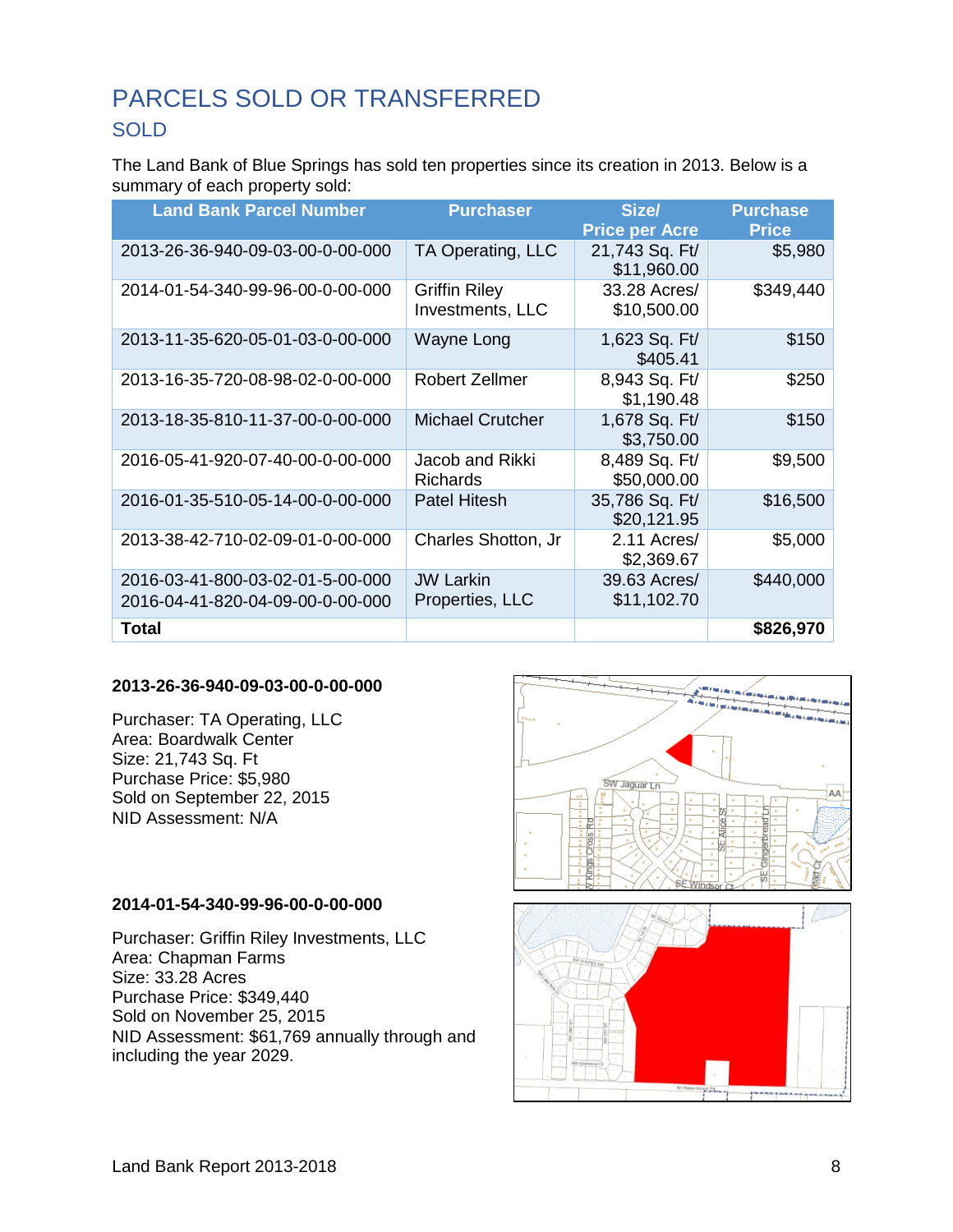#### **2013-11-35-620-05-01-03-0-00-000**

Purchaser: Wayne Long Area: Stonecrest Size: 1,623 Sq. Ft Purchase Price: \$150 Sold on April 6, 2016 NID Assessment: N/A

#### **2013-16-35-720-08-98-02-0-00-000**

Purchaser: Robert Zellmer Area: Visa Estates Size: 8,943 Sq. Ft Purchase Price: \$250 Sold on May 4, 2016 NID Assessment: N/A

#### **2013-18-35-810-11-37-00-0-00-000**

Purchaser: Michael Crutcher Area: Vesper Vale Size: 1,678 Sq. Ft Purchase Price: \$150 Sold on November 15, 2017 NID Assessment: N/A

#### **2016-05-41-920-07-40-00-0-00-000**

Purchaser: Jacob and Rikki Richards Area: Southgate Hills Size: 8,489 Sq. Ft Purchase Price: \$9,500 Sold on November 21, 2017 NID Assessment: N/A

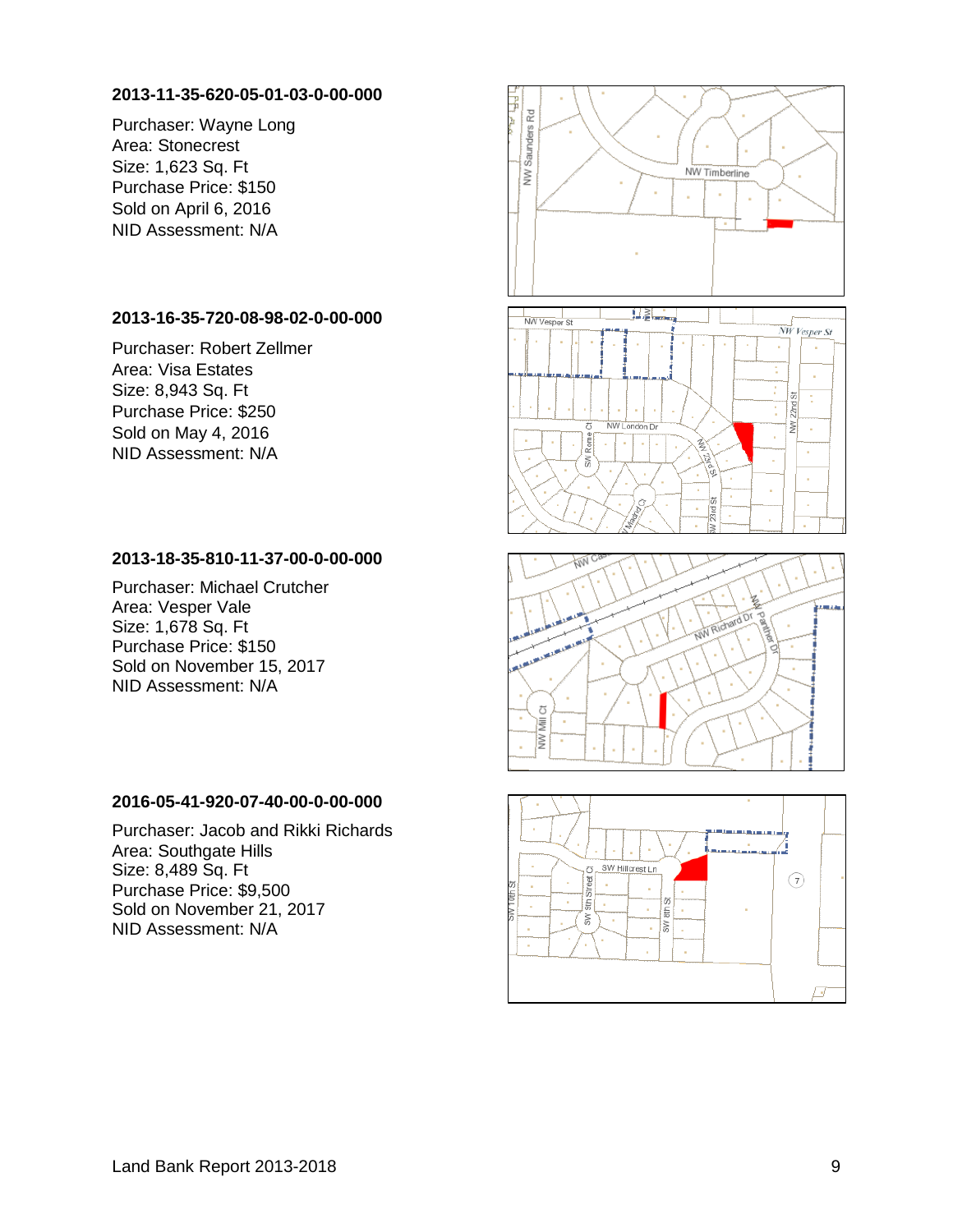#### **2016-01-35-510-05-14-00-0-00-000**

Purchaser: Hitesh Patel Area: Blue Springs Hotel Group, 1st Plat Purchase Price: \$16,500 Sold on December 29, 2017 NID Assessment: N/A \*Deeded to the land bank due to clerical error on the part of the owner



#### **2013-38-42-710-02-09-01-0-00-000**

Purchaser: Charles Shotten, Jr. Area: Edgewood Purchase Price: \$5,000 Sold on April 2, 2018 NID Assessment: N/A



#### **2016-03-41-800-03-02-01-5-00-000 and**

#### **2016-04-41-820-04-09-00-0-00-000**

Purchaser: JW Larkin Properties, LLC Area: Chapman Farms Purchase Price: \$440,000 Sold on October 2, 2018 NID Assessment: \$15,144.21 for Parcel 2016-03 and \$29,023.31 for Parcel 2016-04 annually through and including the year 2029

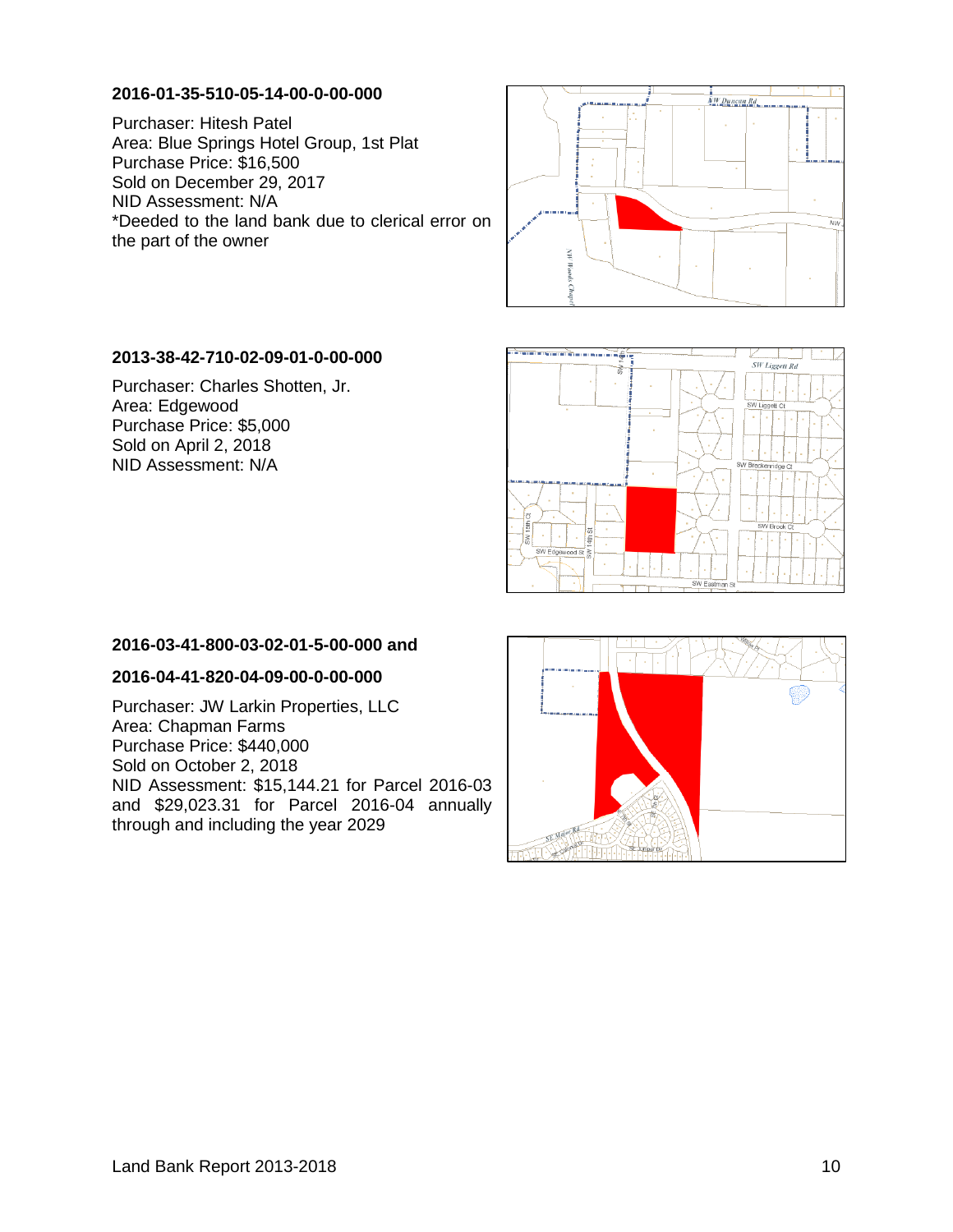### <span id="page-11-0"></span>**TRANSFERRED**

The Land Bank of Blue Springs has transferred eight properties since its creation in 2013. Below is a summary of each property transferred:

| <b>Land Bank Parcel Number</b>   | <b>Transferee</b>           | <b>Size</b>   | <b>Date</b><br><b>Transferred</b> |
|----------------------------------|-----------------------------|---------------|-----------------------------------|
| 2013-12-35-630-01-58-03-0-00-000 | <b>City of Blue Springs</b> | 4,921 Sq. Ft  | 05/20/2014                        |
| 2013-14-35-630-09-06-01-0-00-000 | <b>City of Blue Springs</b> | 1,430 Sq. Ft  | 05/20/2014                        |
| 2013-15-35-710-19-13-00-0-00-000 | City of Blue Springs        | 2,310 Sq. Ft  | 05/20/2014                        |
| 2013-19-35-820-20-05-00-0-00-000 | City of Blue Springs        | 9,151 Sq. Ft  | 05/20/2014                        |
| 2013-29-41-220-04-55-00-0-00-000 | <b>City of Blue Springs</b> | 15,091 Sq. Ft | 05/20/2014                        |
| 2013-21-35-830-01-01-00-0-00-000 | <b>City of Blue Springs</b> | 8,305 Sq. Ft  | 06/17/2014                        |
| 2014-02-54-340-99-99-00-0-00-000 | <b>City of Blue Springs</b> | 3.42 Acres    | 06/17/2014                        |
| 2013-10-35-610-07-12-00-0-00-000 | <b>Weatherstone Manor</b>   | 5,409 Sq. Ft  | 08/10/2017                        |

Several parcels have been transferred to the City where the parcel is solely used by the City and not available for sale.

#### **The following parcels were transferred to the City of Blue Springs on May 20, 2014:**

- 2013-12-35-630-01-58-03-0-00-000 Sanitary Sewer Lift Station
- 2013-14-35-630-09-06-01-0-00-000 Utility Easements
- 2013-15-35-710-19-13-00-0-00-000 City Maintained Street
- 2013-19-35-820-20-05-00-0-00-000 Walking Trail to Woods Chapel Park
- 2013-29-41-220-04-55-00-0-00-000 Sanitary Sewer Lift Station and Easement

#### **The following parcels were transferred to the City of Blue Springs on June 17, 2014:**

- 2013-21-35-830-01-01-00-0-00-000 Sanitary Sewer Lift Station and Easement
- 2014-02-54-340-99-99-00-0-00-000 Sanitary Sewer Lift Station

#### **The following parcel was transferred to Weatherstone Manor/Weatherstone Village Owners Associations, Inc. on August 10, 2017:**

• 2013-10-35-610-07-12-00-0-00-000 – Common Area in Subdivision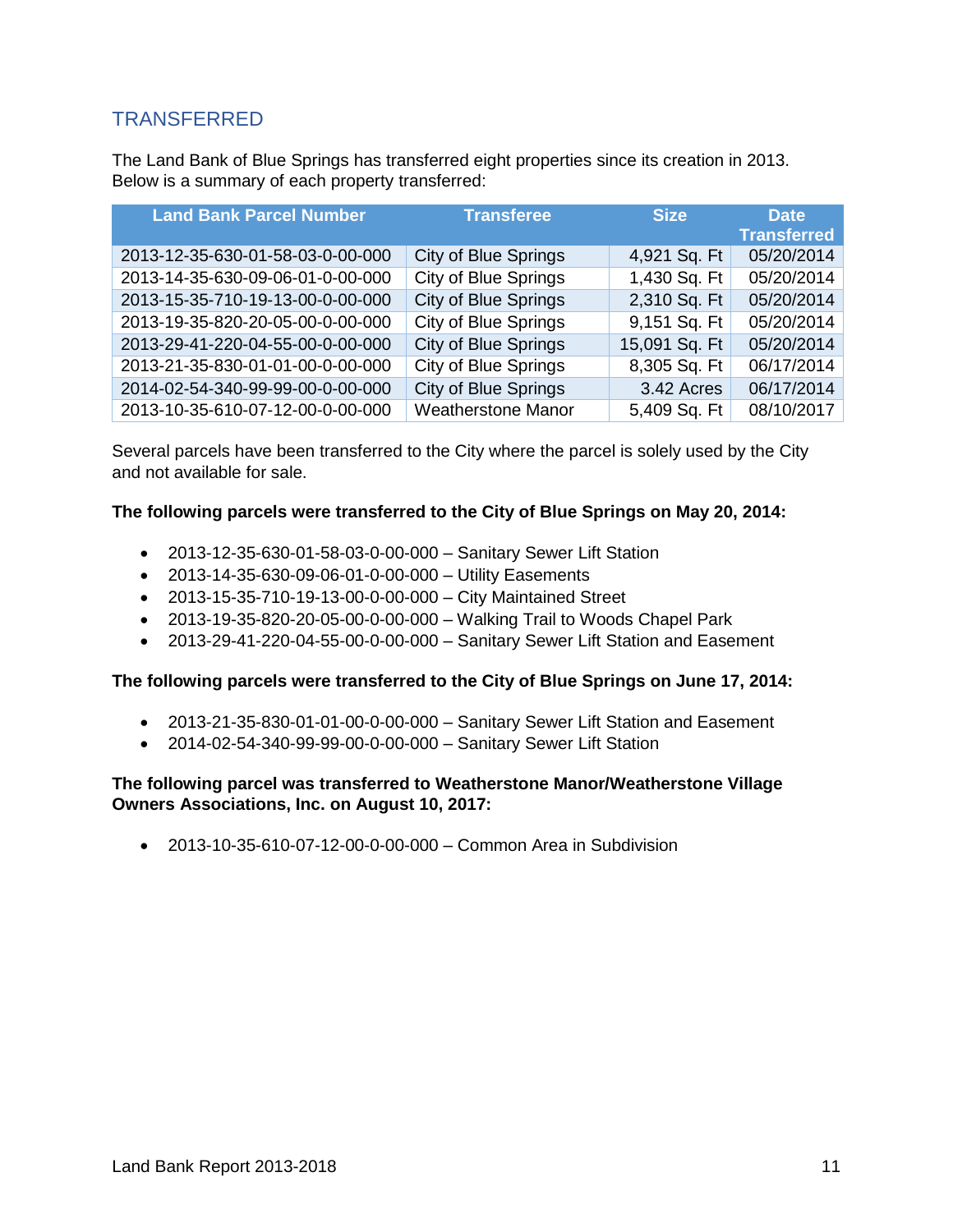## <span id="page-12-0"></span>CURRENT INVENTORY

There are currently 11 parcels in the Land Bank inventory that are listed as For Sale, there are 18 parcels that are available to neighboring lot owners, and there are 10 parcels listed as Not for Sale.

### <span id="page-12-1"></span>PARCELS AVAILABLE FOR SALE

| <b>Land Bank Parcel Number</b>   | <b>Status</b>   | <b>Area</b>                  | <b>Size</b>        |
|----------------------------------|-----------------|------------------------------|--------------------|
| 2013-06-35-440-05-42-00-0-00-000 | For Sale        | Creek Side<br><b>Estates</b> | 1.01 Acres         |
| 2014-03-54-410-99-10-00-0-00-000 | For Sale        | Chapman<br>Farms             | 3.83 Acres         |
| 2014-04-54-420-06-99-00-0-00-000 | For Sale        | Chapman<br>Farms             | <b>12.14 Acres</b> |
| 2014-05-54-420-98-03-01-0-00-000 | For Sale        | Chapman<br>Farms             | 17.19 Acres        |
| 2015-03-54-330-97-03-00-0-00-000 | For Sale        | Chapman<br>Farms             | 7.41 Acres         |
| 2015-04-54-330-98-02-01-0-00-000 | For Sale        | Chapman<br>Farms             | 30.86 Acres        |
| 2016-06-41-940-99-01-01-0-00-000 | For Sale        | Chapman<br>Farms             | 60.79 Acres        |
| 2017-03-41-700-03-03-00-0-00-000 | For Sale        | Chapman<br>Farms             | 29.63 Acres        |
| 2017-04-54-100-02-03-00-0-00-000 | <b>For Sale</b> | Chapman<br>Farms             | 38.73 Acres        |
| 2017-05-54-200-01-08-00-0-00-000 | For Sale        | Chapman<br>Farms             | 94.59 Acres        |
| 2017-06-54-200-04-10-00-0-00-000 | <b>For Sale</b> | Chapman<br>Farms             | 58.28 Acres        |

### <span id="page-12-2"></span>PARCELS AVAILABLE TO NEIGHBORING LOT OWNERS

| <b>Land Bank Parcel Number</b>   | <b>Status</b>                                         | <b>Area</b>                           | <b>Size</b>   |
|----------------------------------|-------------------------------------------------------|---------------------------------------|---------------|
| 2013-01-35-140-11-02-01-0-00-000 | Available to<br>Neighboring Lot<br>Owners             | Heatherwood                           | 3,521 Sq. Ft  |
| 2013-02-35-230-03-64-00-0-00-000 | Landscape Tract-<br>transferred to HOA in<br>2019     | <b>Sunny Pointe</b>                   | 5,554 Sq. Ft  |
| 2013-03-35-410-11-04-00-0-00-000 | Available to HOA -<br><b>Storm Detention</b><br>Tract | <b>Nantucket</b>                      | 16,141 Sq. Ft |
| 2013-04-35-430-03-39-00-0-00-000 | Available to<br>Neighboring Lot<br>Owners             | Kingsridge<br>West                    | 9,296 Sq. Ft  |
| 2013-07-35-510-06-12-01-0-00-000 | Available to<br>Neighboring Lot<br><b>Owners</b>      | <b>Blue Springs</b><br>Ford, 1st Plat | 10,445 Sq. Ft |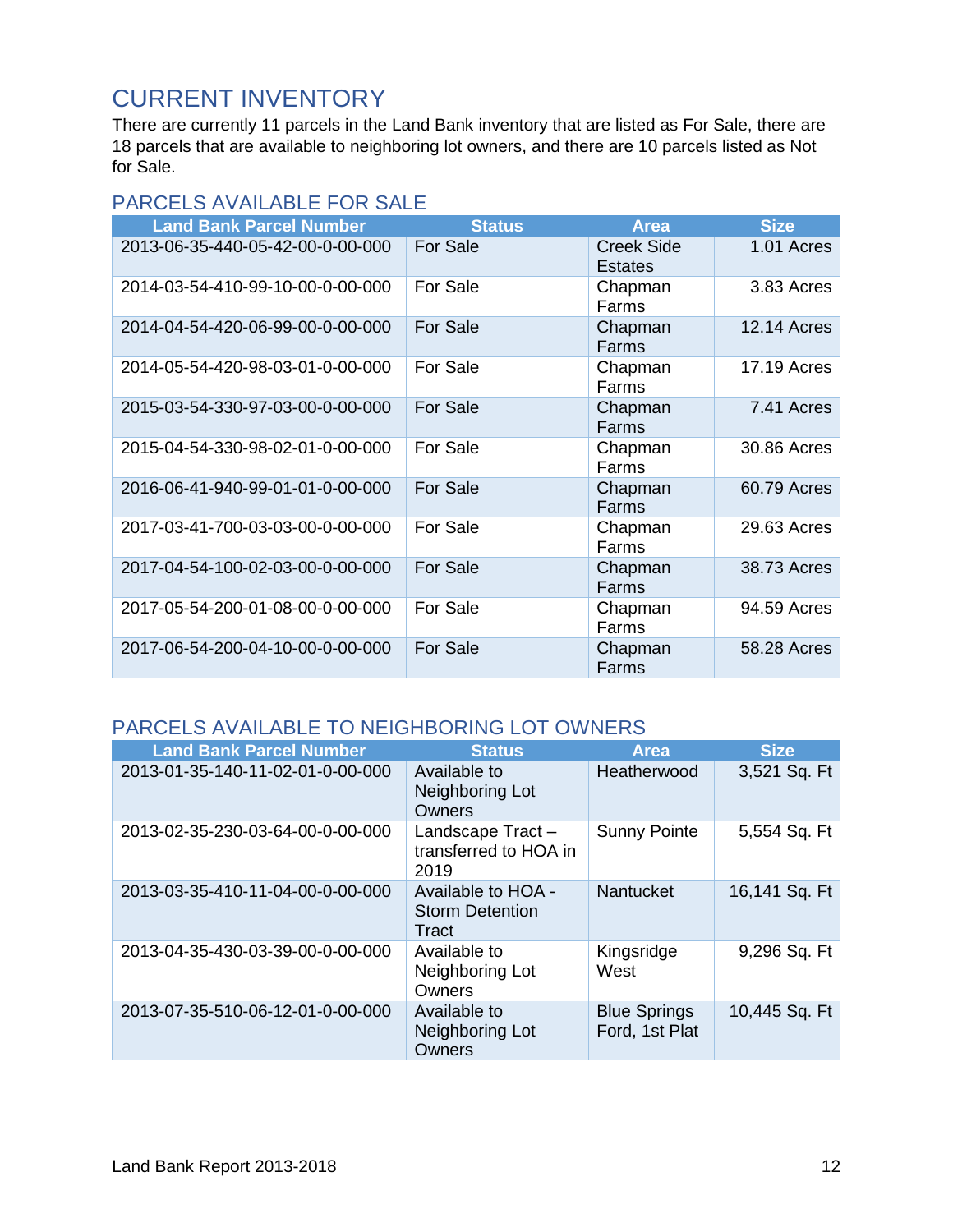| 2013-08-35-540-01-01-01-0-00-000 | Available to<br>Neighboring Lot<br>Owners                                                                                                                     | Kingsridge                   | 10,315 Sq. Ft |
|----------------------------------|---------------------------------------------------------------------------------------------------------------------------------------------------------------|------------------------------|---------------|
| 2013-09-35-610-04-68-00-0-00-000 | Available to<br>Neighboring Lot<br>Owners or HOA                                                                                                              | Weatherstone<br>West         | 8,223 Sq. Ft  |
| 2013-20-35-820-20-17-00-0-00-000 | Pathway area - could<br>be split and sold to<br>neighboring property                                                                                          | Apple Valley                 | 32,372 Sq. Ft |
| 2013-22-36-240-08-69-00-0-00-000 | Available to<br>Neighboring Lot<br>Owners or HOA                                                                                                              | The Moors                    | 24,085 Sq. Ft |
| 2013-23-36-320-09-78-00-0-00-000 | Available to<br>Neighboring Lot<br>Owners or HOA                                                                                                              | Sherwood<br>Village          | 2,766 Sq. Ft  |
| 2013-33-41-310-18-37-02-0-00-000 | Available to<br>Neighboring Lot<br>Owners                                                                                                                     | <b>Manor South</b>           | 410 Sq. Ft    |
| 2013-36-42-120-08-49-00-0-00-000 | Available to<br>Neighboring Lot<br>Owners                                                                                                                     | <b>Plaza Estates</b><br>West | 459 Sq. Ft    |
| 2013-37-42-610-03-84-01-0-00-000 | Available to<br>Neighboring Lot<br>Owners                                                                                                                     | <b>Stonecreek</b>            | 1 Sq. Ft      |
| 2015-01-36-130-26-04-00-0-00-000 | Property has storm<br>detention and a<br>sewer lift<br>station. When the<br>station is abandoned<br>it can be sold to an<br>adjacent property<br>owner or HOA | Summerfield<br>East          | 7,378 Sq. Ft  |
| 2015-02-41-410-17-20-01-0-00-000 | Available to<br>Neighboring Lot<br>Owners                                                                                                                     | Village<br>Woods             | 5,266 Sq. Ft  |
| 2016-02-36-910-16-27-02-0-00-000 | Available to<br>Neighboring Lot<br>Owners                                                                                                                     | <b>Sunny Side</b><br>Slopes  | 466 Sq. Ft    |
| 2017-01-35-610-03-17-00-0-00-000 | Available to<br>Neighboring Lot<br>Owners                                                                                                                     | Weatherstone                 | 436 Sq. Ft    |
| 2017-02-36-340-15-25-00-0-00-000 | Detention Basin -<br>could be sold to<br>neighbors for green<br>space                                                                                         | <b>Brittany Place</b>        | 30,492 Sq. Ft |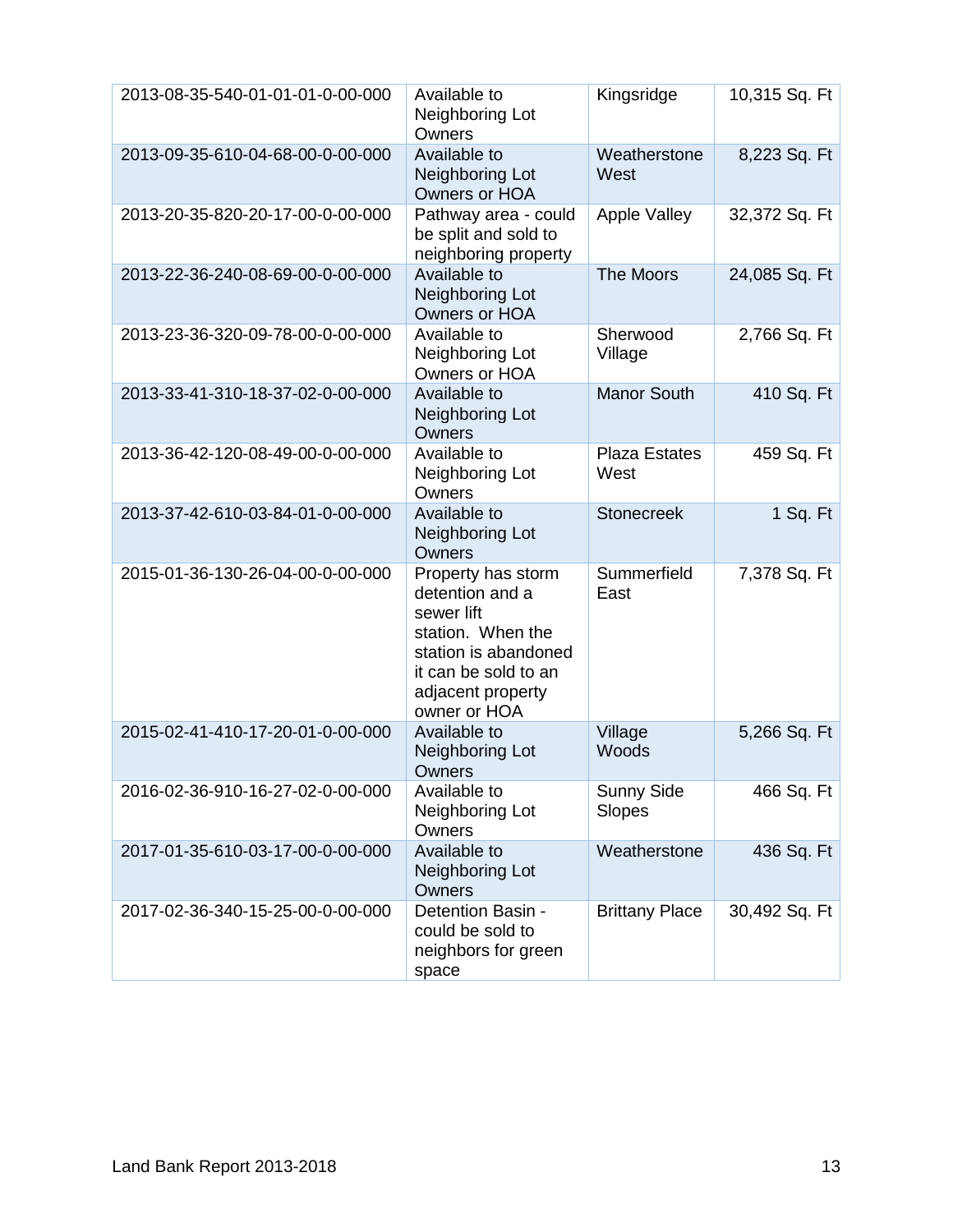### <span id="page-14-0"></span>PARCELS NOT FOR SALE

The Land Bank Board of Commissioners and staff reviewed all of the parcels in the current inventory and determined that several parcels should be kept in the Land Bank. These parcels include detention basins and creek areas.

| <b>Land Bank Parcel Number</b>   | <b>Status</b>                              | <b>Area</b>                | <b>Size</b>   |
|----------------------------------|--------------------------------------------|----------------------------|---------------|
| 2013-13-35-630-05-11-00-0-00-000 | <b>Detention Basin</b>                     | Vesper Vale                | 8,812 Sq. Ft  |
| 2013-24-36-330-06-45-00-0-00-000 | <b>Detention Basin</b>                     | Hunter's Dell<br>East      | 10,135 Sq. Ft |
| 2013-25-36-910-09-48-01-1-00-000 | Creek area                                 | East<br>Lakeview<br>Annex  | 10,639 Sq. Ft |
| 2013-27-36-940-13-14-01-0-00-000 | Creek area                                 | East<br>Lakeview<br>Annex  | 6,568 Sq. Ft  |
| 2013-28-36-940-15-01-01-0-00-000 | Creek area                                 | East<br>Lakeview<br>Annex  | 2.87 Acres    |
| 2013-30-41-220-05-24-00-0-00-000 | Detention area with<br>overhead powerlines | Autumn<br>Chase            | 41,729 Sq. Ft |
| 2013-31-41-220-05-32-00-0-00-000 | Detention area with<br>overhead powerlines | Autumn<br>Chase            | 13,387 Sq. Ft |
| 2013-32-41-220-05-60-00-0-00-000 | Detention area with<br>overhead powerlines | Autumn<br>Chase            | 1.01 Acres    |
| 2013-34-41-340-02-11-00-0-00-000 | <b>Detention Basin</b>                     | <b>Manor South</b>         | 8,388 Sq. Ft  |
| 2013-35-41-340-25-33-00-0-00-000 | Long strip behind<br>several properties    | Keystone<br><b>Estates</b> | 10,477 Sq. Ft |